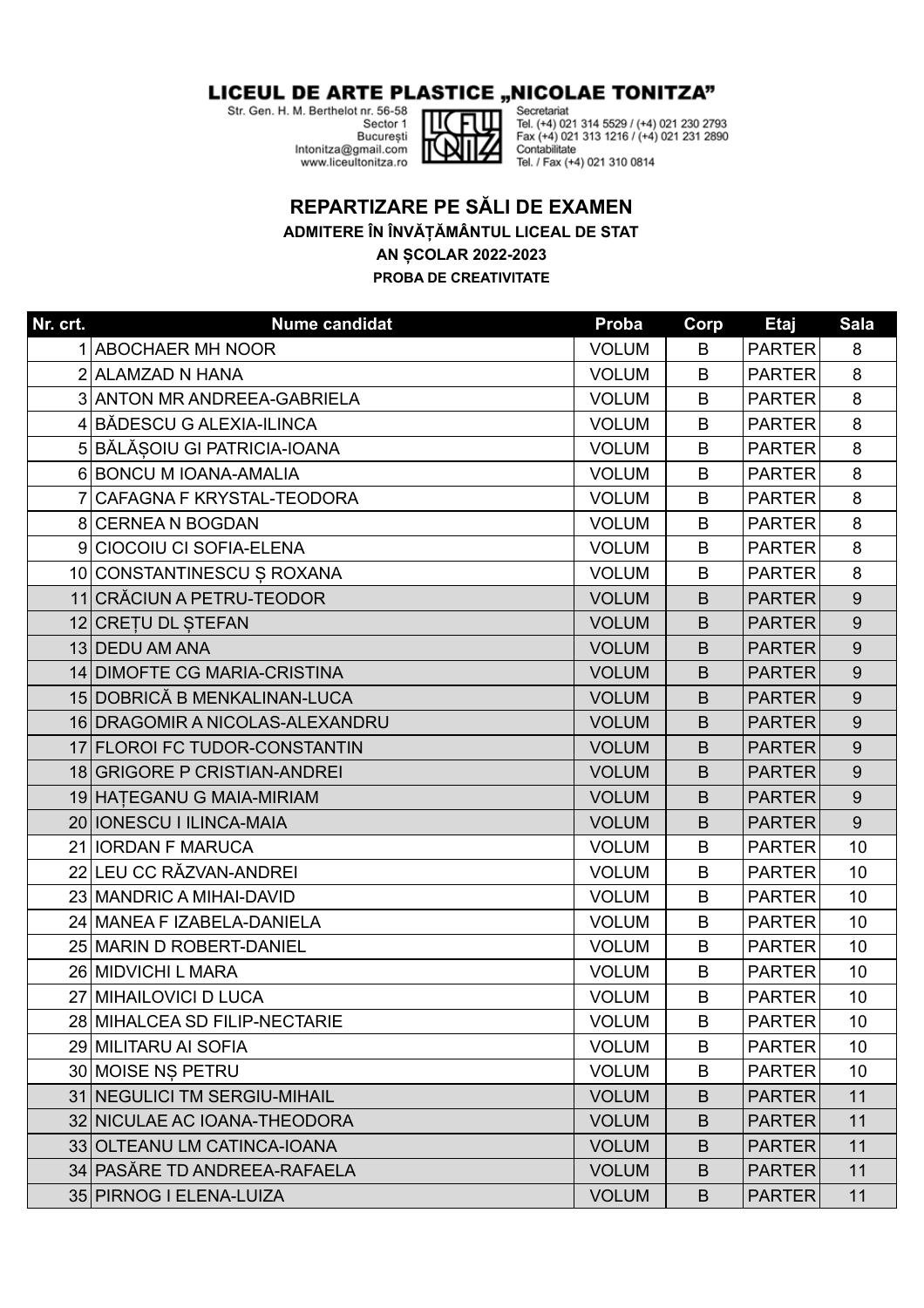| 36 POPOVICI G BIANCA-ELENA          | <b>VOLUM</b>   | B | <b>PARTER</b> | 11              |
|-------------------------------------|----------------|---|---------------|-----------------|
| 37 POTENCHI RA ȘTEFAN-CLAUDIU       | <b>VOLUM</b>   | B | <b>PARTER</b> | 11              |
| 38 PREOTEASA MG LUCA-VICTORIA       | <b>VOLUM</b>   | B | <b>PARTER</b> | 11              |
| 39 ROTARU MR KRISTIN-IRINA          | <b>VOLUM</b>   | B | <b>PARTER</b> | 11              |
| 40 SARAEV R ALEYNA                  | <b>VOLUM</b>   | B | <b>PARTER</b> | 11              |
| 41 SAULEA MA IZABELA-ANDREEA        | <b>VOLUM</b>   | B | <b>PARTER</b> | 12              |
| 42 SĂSĂRMAN MO AYANA                | <b>VOLUM</b>   | B | <b>PARTER</b> | 12 <sub>2</sub> |
| 43 SPINACHE M LUCA-DANIEL           | <b>VOLUM</b>   | B | <b>PARTER</b> | 12              |
| 44 STĂNESCU DG CEZARA               | <b>VOLUM</b>   | B | <b>PARTER</b> | 12              |
| 45 STOICA T ȘTEFAN                  | <b>VOLUM</b>   | B | <b>PARTER</b> | 12              |
| 46 TOADER C RADU-STEFAN             | <b>VOLUM</b>   | B | <b>PARTER</b> | 12              |
| 47 WILLCOCKS SP DAMIAN-JOSEPH       | <b>VOLUM</b>   | B | <b>PARTER</b> | 12              |
| 48 ZAMFIRESCU V MATEI-THEODOR       | <b>VOLUM</b>   | B | <b>PARTER</b> | 12 <sub>2</sub> |
| 49 ZĂRNOIANU PD ANA-MARIA-ALEXANDRA | <b>VOLUM</b>   | B | <b>PARTER</b> | 12              |
| 50 ACMAMBET EI SELIN-AYLIN          | <b>CULOARE</b> | B | ET. 1         | 13              |
| 51 AFLOAREI D RIANNA-ALEXANDRA      | <b>CULOARE</b> | B | ET. 1         | 13              |
| 52 ALBU C MARIA-MIRABELA            | <b>CULOARE</b> | B | ET. 1         | 13              |
| 53 ALBU HO ALESSIA-ANAMARIA         | <b>CULOARE</b> | B | ET. 1         | 13              |
| 54 ALEONTE DC CRISTIAN-GABRIEL      | <b>CULOARE</b> | B | ET. 1         | 13              |
| 55 ALEXA-MORCOV FG MAGDALENA        | <b>CULOARE</b> | B | ET. 1         | 13              |
| 56 ALEXANDRU RE ROBERTA-MARIA       | <b>CULOARE</b> | B | ET. 1         | 13              |
| 57 ALKAN F ARIF                     | <b>CULOARE</b> | B | ET. 1         | 13              |
| 58 ANDREESCU AG RUXANDRA-GABRIELA   | <b>CULOARE</b> | B | ET. 1         | 13              |
| 59 ANDREI BI CYNTHIA-GABRIELA       | <b>CULOARE</b> | B | ET. 1         | 13              |
| 60 ANGHELESCU D ANA-MARIA           | <b>CULOARE</b> | B | ET. 1         | 14              |
| 61 ANINOIU BP LARA-ANDREEA          | <b>CULOARE</b> | B | ET. 1         | 14              |
| 62 APOSTU-POJONI IT THOMAS          | <b>CULOARE</b> | B | ET. 1         | 14              |
| 63 ARĂMEANU MC ANDREEA-GEORGIANA    | <b>CULOARE</b> | B | ET. 1         | 14              |
| 64 ARITON GV ANNE-MARIE-ISABELLE    | <b>CULOARE</b> | B | ET. 1         | 14              |
| 65 AVEL A CASIANA-PETRA             | <b>CULOARE</b> | B | ET. 1         | 14              |
| 66 BACIU D IRINA                    | <b>CULOARE</b> | B | ET. 1         | 14              |
| 67 BADEA DA ALEXIA-MARIA            | <b>CULOARE</b> | B | ET. 1         | 14              |
| 68 BADEA V THEA-NICOLA              | <b>CULOARE</b> | B | ET. 1         | 14              |
| 69 BĂDULESCU CM ALEXIA-MARIA        | <b>CULOARE</b> | B | ET. 1         | 14              |
| 70 BĂICAN PG ALESIA-MARIA           | <b>CULOARE</b> | B | ET. 1         | 15              |
| 71 BĂLUȚĂ N CRISTIAN                | <b>CULOARE</b> | B | ET. 1         | 15              |
| 72 BEJAN SN ALEXANDRA-ELENA         | <b>CULOARE</b> | B | ET. 1         | 15              |
| 73 BELGHIRU CȘ ANA-MARIA            | <b>CULOARE</b> | B | ET. 1         | 15              |
| 74 BERCEANU IA SAȘA                 | <b>CULOARE</b> | B | ET. 1         | 15              |
| 75 BIGU R LAURA-THEODORA            | <b>CULOARE</b> | B | ET. 1         | 15              |
| 76 BISTRAN M ALESIA-NICOL           | <b>CULOARE</b> | B | ET. 1         | 15              |
| 77 BOBE AI SABINA-MARIA             | <b>CULOARE</b> | B | ET. 1         | 15              |
| 78 BOBOCESCU GBGFRM MARIA-EUGENIA   | <b>CULOARE</b> | B | ET. 1         | 15              |
| 79 BOGUS FR ILEANA                  | <b>CULOARE</b> | B | ET. 1         | 15              |
| 80 BOJOIU M ANDREEA-MONICA          | <b>CULOARE</b> | B | ET. 1         | 16              |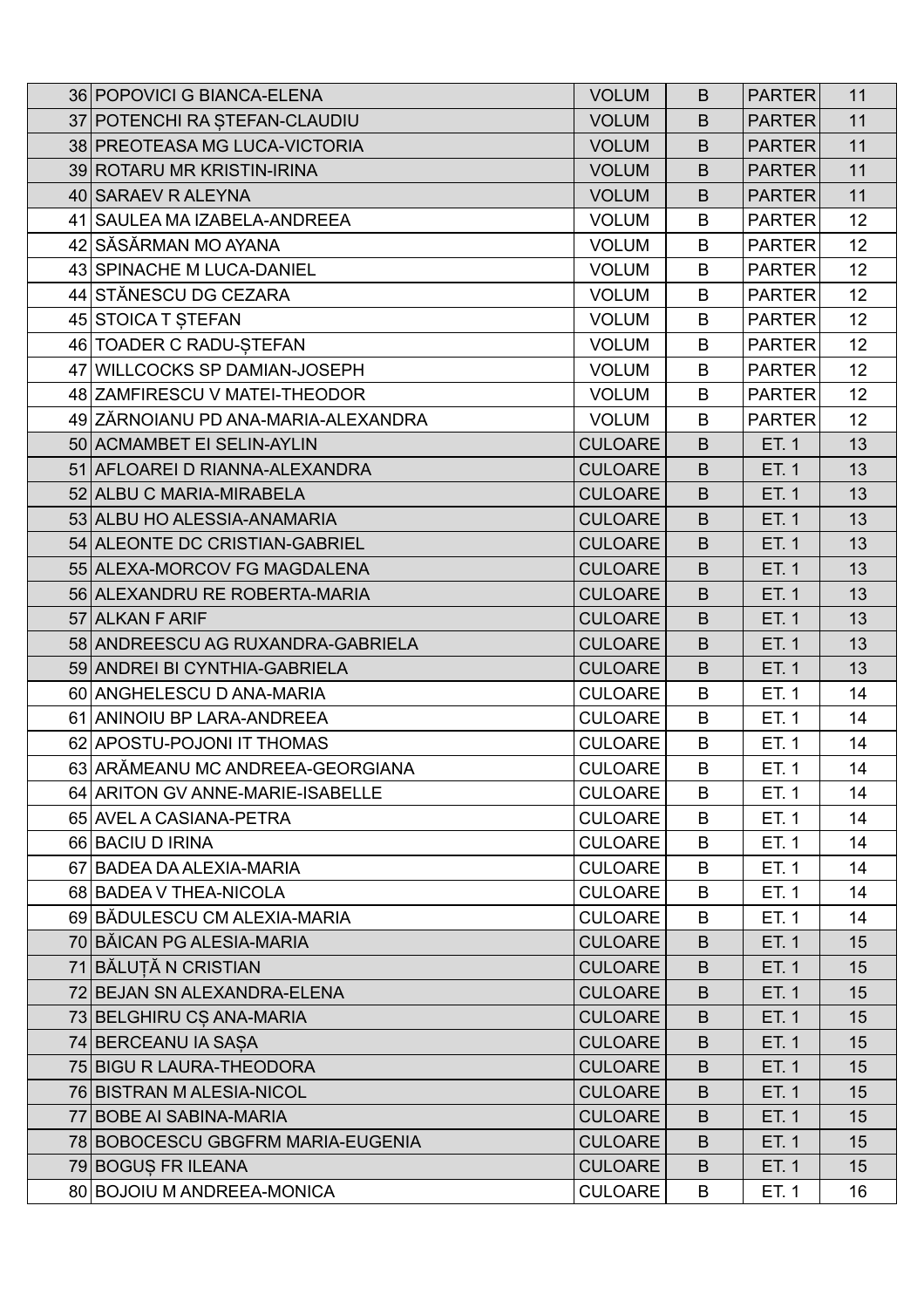| 81 BOROS IA MIHAELA-ELIANA          | <b>CULOARE</b> | B       | ET. 1 | 16 |
|-------------------------------------|----------------|---------|-------|----|
| 82 BOSTAN A MELISSA-IRIS            | <b>CULOARE</b> | B       | ET. 1 | 16 |
| 83 BOTICĂ D EMMA                    | <b>CULOARE</b> | B       | ET. 1 | 16 |
| 84 BREZEANU B MIRUNA-ELENA          | <b>CULOARE</b> | B       | ET. 1 | 16 |
| 85 BRÎNZAN Ş ALEXANDRA-ŞTEFANIA     | <b>CULOARE</b> | B       | ET. 1 | 16 |
| 86 BUCUR N CRISTIANA                | <b>CULOARE</b> | B       | ET. 1 | 16 |
| 87 BUDĂU A REBECA-MARIA             | <b>CULOARE</b> | B       | ET. 1 | 16 |
| 88 BULUCEA C VICTORIA-ALEXANDRA     | <b>CULOARE</b> | B       | ET. 1 | 16 |
| 89 BUMBĂCEA VM TEODORA-VANESSA      | <b>CULOARE</b> | B       | ET. 1 | 16 |
| 90 BURCĂ FA ADELA-MARIA             | <b>CULOARE</b> | $\sf B$ | ET. 1 | 17 |
| 91 BURNAR FL CARINA-ANDREEA         | <b>CULOARE</b> | B       | ET. 1 | 17 |
| 92 BUSUIOC MM ALEXANDRA-CRISTINA    | <b>CULOARE</b> | B       | ET. 1 | 17 |
| 93 BUZOIANU CR VLAD                 | <b>CULOARE</b> | $\sf B$ | ET. 1 | 17 |
| 94 BUZOIANU CV PETRU                | <b>CULOARE</b> | B       | ET. 1 | 17 |
| 95 CALOEANU S MARIA                 | <b>CULOARE</b> | B       | ET. 1 | 17 |
| 96 CALOMFIRESCU RV IRIS             | <b>CULOARE</b> | $\sf B$ | ET. 1 | 17 |
| 97 CATANĂ I CRISTINA-NICOLE         | <b>CULOARE</b> | B       | ET. 1 | 17 |
| 98 CĂRUNTU AC MĂDĂLINA-ANA          | <b>CULOARE</b> | B       | ET. 1 | 17 |
| 99 CĂTANĂ MC MARIA-ILINCA           | <b>CULOARE</b> | B       | ET. 1 | 17 |
| 100 CĂTRUNĂ A IOANA                 | <b>CULOARE</b> | B       | ET. 1 | 18 |
| 101 CERTAN A LERA-ANDREEA           | <b>CULOARE</b> | B       | ET. 1 | 18 |
| 102 CHIKH AL SAGHA M IMAN           | <b>CULOARE</b> | B       | ET. 1 | 18 |
| 103 CHIREA M ANDREEA-ALEXIA         | <b>CULOARE</b> | B       | ET. 1 | 18 |
| 104 CHIRU F MATEI-ALEXANDRU         | <b>CULOARE</b> | B       | ET. 1 | 18 |
| 105 CHIRVĂȘOIU CN DARIA             | <b>CULOARE</b> | B       | ET. 1 | 18 |
| 106 CHIȘ BV IOANA                   | <b>CULOARE</b> | B       | ET. 1 | 18 |
| 107 CHITAC S SOPHIE                 | <b>CULOARE</b> | B       | ET. 1 | 18 |
| 108 CHIVU V MARIA                   | <b>CULOARE</b> | B       | ET. 1 | 18 |
| 109 CIOBANU C AMALIA-ELENA          | <b>CULOARE</b> | B       | ET. 1 | 18 |
| 110 CIUCĂ MA ALEXIA-MARIA           | <b>CULOARE</b> | B       | ET. 2 | 19 |
| 111 CIUCU C ALEXIA-GABRIELA         | <b>CULOARE</b> | B       | ET. 2 | 19 |
| 112 CIUMAȘU CG FLORENTINA-ALEXANDRA | <b>CULOARE</b> | B       | ET. 2 | 19 |
| 113 CÎMPEANU V ANDREEA-MARIA        | <b>CULOARE</b> | B       | ET. 2 | 19 |
| 114 COJOCARU N RIANA-MARIA          | <b>CULOARE</b> | B       | ET. 2 | 19 |
| 115 COLCEAG V MORGAN-ALEXIS         | <b>CULOARE</b> | B       | ET. 2 | 19 |
| 116 CONDURACHE AI MARA-STEFANIA     | <b>CULOARE</b> | B       | ET. 2 | 19 |
| 117 CONSTANDA L LAURA-ISABELA       | <b>CULOARE</b> | B       | ET. 2 | 19 |
| 118 CONSTANTIN C NATALIA-MARIA      | <b>CULOARE</b> | B       | ET. 2 | 19 |
| 119 CONSTANTINESCU A ALEXIA         | <b>CULOARE</b> | B       | ET. 2 | 19 |
| 120 CONSTANTINESCU AD RUXANDRA      | <b>CULOARE</b> | B       | ET. 2 | 20 |
| 121 CONSTANTINESCU SS MARA          | <b>CULOARE</b> | B       | ET. 2 | 20 |
| 122 COSTACHE FA OANA-FELICIA        | <b>CULOARE</b> | B       | ET. 2 | 20 |
| 123 COSTACHE IV ELENA-MARIA-IRIS    | <b>CULOARE</b> | B       | ET. 2 | 20 |
| 124 COSTICEA VM TEODOR-NICHOLAS     | <b>CULOARE</b> | B       | ET. 2 | 20 |
| 125 COSTIN BS CLARA-IOANA           | <b>CULOARE</b> | B       | ET. 2 | 20 |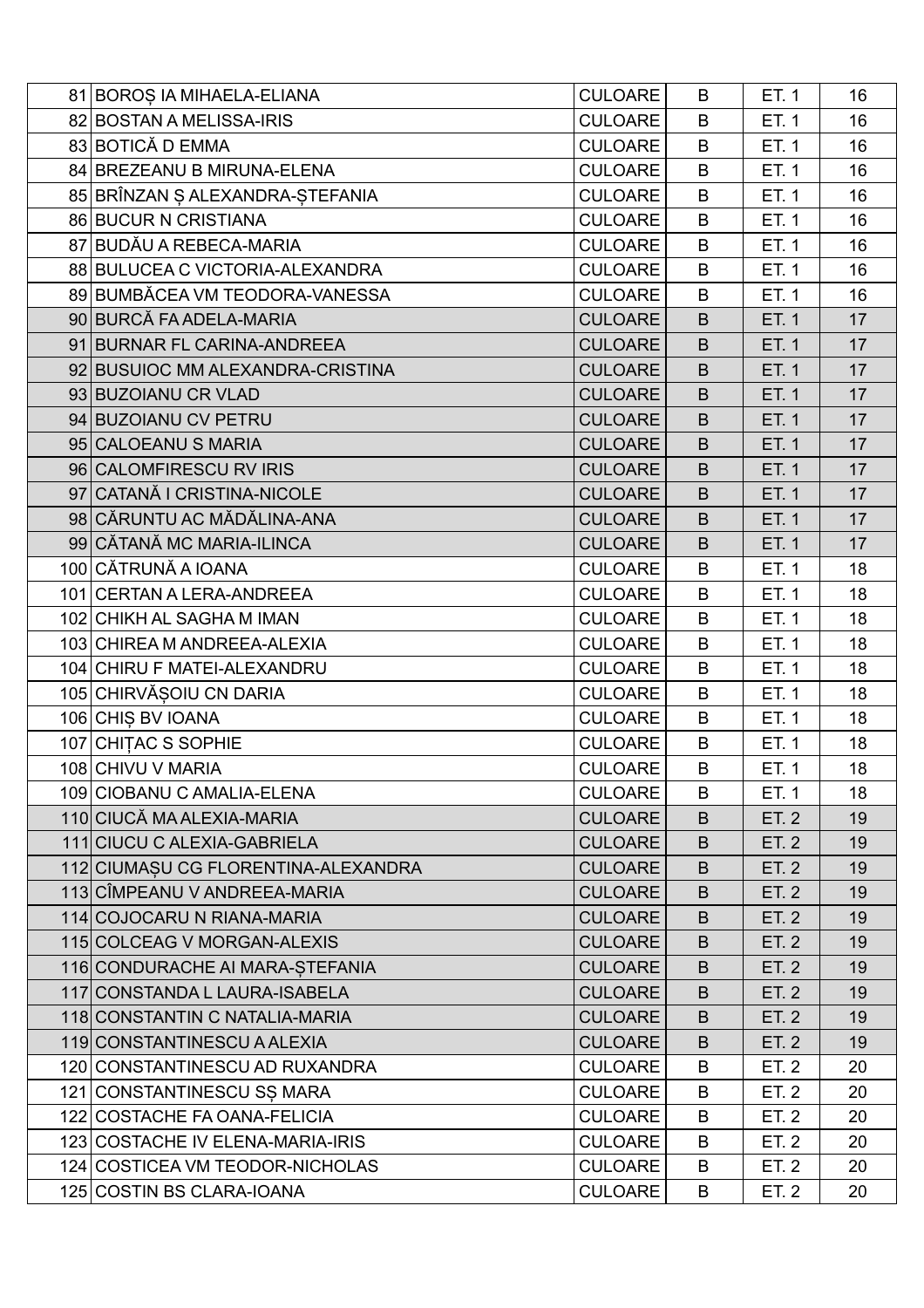| 126 COZMA C KARINA-GABRIELA        | <b>CULOARE</b> | B            | ET. 2         | 20              |
|------------------------------------|----------------|--------------|---------------|-----------------|
| 127 COZMACIUC RF ANA               | <b>CULOARE</b> | B            | ET. 2         | 20              |
| 128 CRAIU D ALEXANDRA-GABRIELA     | <b>CULOARE</b> | B            | ET. 2         | 20              |
| 129 CREȚU O AURORA-FILOFTEIA       | <b>CULOARE</b> | B            | ET. 2         | 20              |
| 130 CRISTEA A ALEXANDRA            | <b>CULOARE</b> | B            | <b>ET. 2</b>  | 21              |
| 131 CRISTEA AA AARA-ANA-MARIA      | <b>CULOARE</b> | B            | <b>ET. 2</b>  | 21              |
| 132 CRISTESCU D LUCA-DANTE         | <b>CULOARE</b> | B            | ET. 2         | 21              |
| 133 CSISSER   ALESIA-IOANA         | <b>CULOARE</b> | B            | ET. 2         | 21              |
| 134 CULEA M ANA-ADELINA            | <b>CULOARE</b> | B            | <b>ET. 2</b>  | 21              |
| 135 CUMPĂNAȘU C BEATRICE           | <b>CULOARE</b> | B            | ET. 2         | 21              |
| 136 CUZMIN BA EDUARD-CIPRIAN       | <b>CULOARE</b> | B            | <b>ET. 2</b>  | 21              |
| 137 DABU GD MARIA-LUANA            | <b>CULOARE</b> | B            | <b>ET. 2</b>  | 21              |
| 138 DANELOPOL BG KATIA-MARIA       | <b>CULOARE</b> | B            | <b>ET. 2</b>  | 21              |
| 139 DANI P DAVID                   | <b>CULOARE</b> | B            | <b>ET. 2</b>  | 21              |
| 140 DASCĂLU I SÂNZIANA-MARIA       | <b>CULOARE</b> | B            | ET. 2         | 22              |
| 141 DĂNAC N IOANA-ALINA-BIANCA     | <b>CULOARE</b> | B            | ET. 2         | 22              |
| 142 DĂNCĂU FL ANDREEA-DELIA        | <b>CULOARE</b> | B            | ET. 2         | 22              |
| 143 DENA EC BIANCA-MARIA           | <b>CULOARE</b> | B            | ET. 2         | 22              |
| 144 DINA C FILIP                   | <b>CULOARE</b> | B            | ET. 2         | 22              |
| 145 DINICĂ M DARIA-IULIA           | <b>CULOARE</b> | B            | ET. 2         | 22              |
| 146 DINU AA ALEXANDRA-ANDREEA      | <b>CULOARE</b> | B            | ET. 2         | 22              |
| 147 DINU FC ANA                    | <b>CULOARE</b> | B            | ET. 2         | 22              |
| 148 DINU IMT ANTONIA-MARA-ILINCA   | <b>CULOARE</b> | B            | ET. 2         | 22              |
| 149 DÎRJAN M MARIA-ROBERTA         | <b>CULOARE</b> | B            | ET. 2         | 22              |
| 150 DOBRE A ARIANA-MARIA           | <b>CULOARE</b> | B            | ET. 2         | 24              |
| 151 DOBRE D STEFAN-CEZAR           | <b>CULOARE</b> | B            | <b>ET. 2</b>  | 24              |
| 152 DOVLECIOAICA CM MAIA-CRISTIANA | <b>CULOARE</b> | B            | <b>ET. 2</b>  | 24              |
| 153 DRĂGHICI ID DAVID-CRISTIAN     | <b>CULOARE</b> | B            | ET. 2         | 24              |
| 154 DRĂGOI A NOA                   | <b>CULOARE</b> | B            | ET. 2         | 24              |
| 155 DRĂGUȘANU G DALIA-TEODORA      | <b>CULOARE</b> | B            | ET. 2         | 24              |
| 156 DRESCANU BI DANIELA-IOANA      | <b>CULOARE</b> | B            | ET. 2         | 24              |
| 157 DUDEA SV MAIA-ANDREEA          | <b>CULOARE</b> | B            | ET. 2         | 24              |
| 158 DUMITRESCU A OLIVIA-CRISTINA   | <b>CULOARE</b> | B            | ET. 2         | 24              |
| 159 DUMITRESCU AA ANA-MARIA-THEA   | <b>CULOARE</b> | B            | ET. 2         | 24              |
| 160 DUMITRESCU C BIANCA            | <b>CULOARE</b> | C            | <b>PARTER</b> | CO <sub>2</sub> |
| 161 DUMITRESCU M ALINA-PETRUȚA     | <b>CULOARE</b> | $\mathsf C$  | <b>PARTER</b> | CO <sub>2</sub> |
| 162 DUMITRICĂ G MARIA-ALEXANDRA    | <b>CULOARE</b> | C            | <b>PARTER</b> | CO <sub>2</sub> |
| 163 DUMITRIU CG MARIA-ADNANA       | <b>CULOARE</b> | C            | <b>PARTER</b> | CO <sub>2</sub> |
| 164 DUMITRIU ȘI RUXANDRA-ANDREEA   | <b>CULOARE</b> | C            | <b>PARTER</b> | CO <sub>2</sub> |
| 165 DUMITRU RD MIRUNA-IONELA       | <b>CULOARE</b> | C            | <b>PARTER</b> | CO <sub>2</sub> |
| 166 DUNĂREANU B ANNABELLA          | <b>CULOARE</b> | C            | <b>PARTER</b> | CO <sub>2</sub> |
| 167 EFTIMIE-LINCA L MAYA-IOANA     | <b>CULOARE</b> | $\mathsf{C}$ | <b>PARTER</b> | CO <sub>2</sub> |
| 168 ENACHE M RARES-TEODOR          | <b>CULOARE</b> | C            | <b>PARTER</b> | CO <sub>2</sub> |
| 169 ENE M SARA-MARIA               | <b>CULOARE</b> | C            | <b>PARTER</b> | CO <sub>2</sub> |
| 170 FARMAZON VC ADRIANA-IULIANA    | <b>CULOARE</b> | $\mathsf{C}$ | <b>PARTER</b> | CO <sub>2</sub> |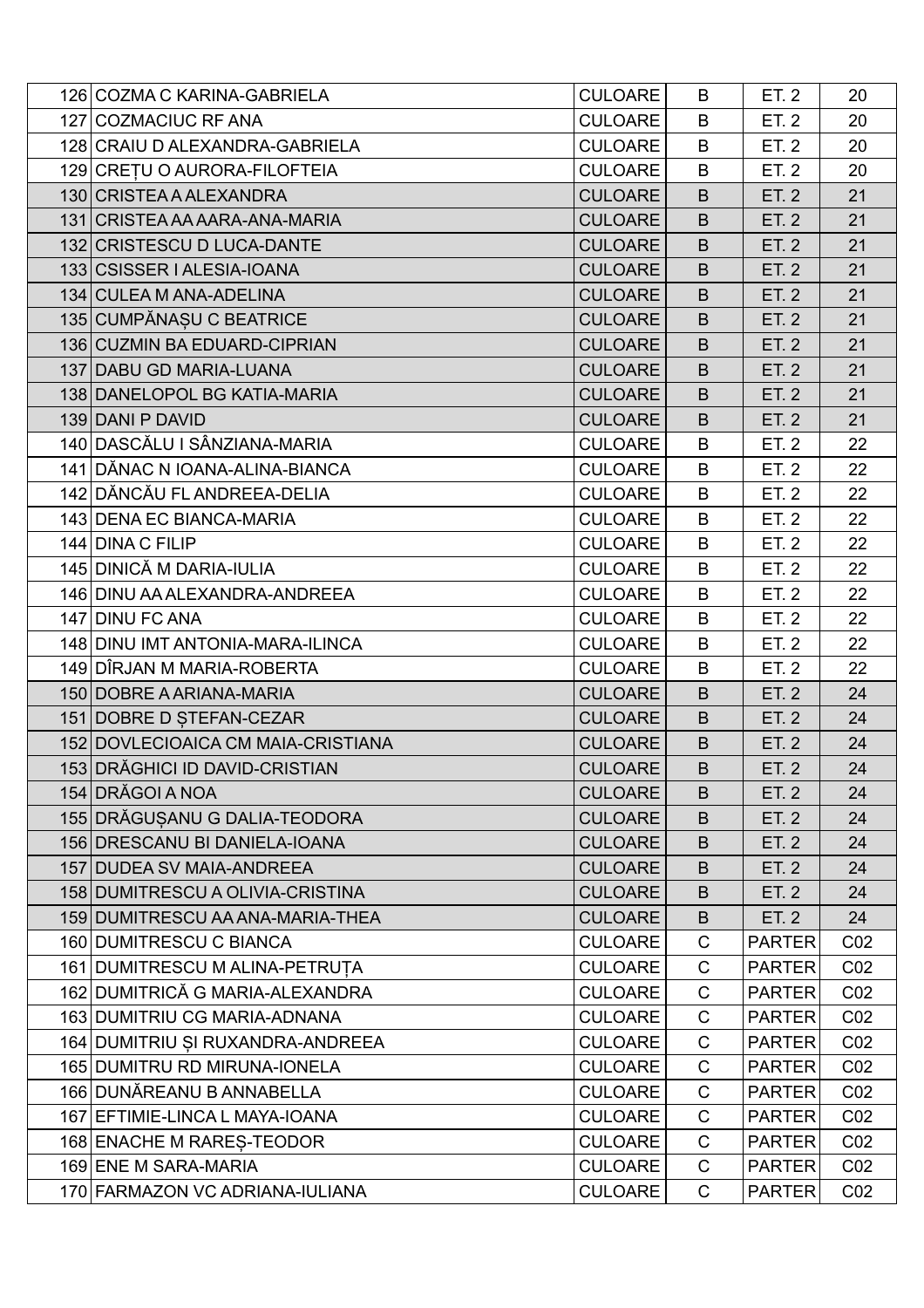| 171 FETCU E MARIA-ALEXANDRA                       | <b>CULOARE</b> | C            | <b>PARTER</b> | CO <sub>2</sub> |
|---------------------------------------------------|----------------|--------------|---------------|-----------------|
| 172 FETCU ID ANNA-MARIA                           | <b>CULOARE</b> | $\mathsf{C}$ | <b>PARTER</b> | CO <sub>2</sub> |
| 173 FLOREA CD KARINA-ALEXANDRA-ANDREEA            | <b>CULOARE</b> | $\mathsf{C}$ | <b>PARTER</b> | CO <sub>2</sub> |
| 174 FLOREA ME MARIA                               | <b>CULOARE</b> | $\mathsf C$  | <b>PARTER</b> | CO <sub>2</sub> |
| 175 FLOREA V ADRIAN-ROBERT                        | <b>CULOARE</b> | $\mathsf{C}$ | <b>PARTER</b> | CO <sub>2</sub> |
| 176 FLORESCU ES BARTOLOMEO-GABRIEL                | <b>CULOARE</b> | $\mathsf{C}$ | <b>PARTER</b> | C <sub>03</sub> |
| 177 FRANK L SORINA                                | <b>CULOARE</b> | $\mathsf C$  | <b>PARTER</b> | C <sub>03</sub> |
| 178 FRASIN ME INGRID-MARIA                        | <b>CULOARE</b> | $\mathsf{C}$ | <b>PARTER</b> | C <sub>03</sub> |
| 179 FRIPTU GM MARIA-MIRABELA                      | <b>CULOARE</b> | $\mathsf{C}$ | <b>PARTER</b> | C <sub>03</sub> |
| 180 FULGA CC ALESIA-IOANA                         | <b>CULOARE</b> | $\mathbf C$  | <b>PARTER</b> | C <sub>03</sub> |
| 181 FURNEA C ALEXANDRA                            | <b>CULOARE</b> | $\mathsf C$  | <b>PARTER</b> | C <sub>03</sub> |
| 182 GĂMAN C VANESSA                               | <b>CULOARE</b> | $\mathsf{C}$ | <b>PARTER</b> | C <sub>03</sub> |
| 183 GEORGESCU SA SOPHIE-MAIA                      | <b>CULOARE</b> | $\mathbf C$  | <b>PARTER</b> | C <sub>03</sub> |
| 184 GEORGIAN B INGRID-MARIA                       | <b>CULOARE</b> | $\mathsf C$  | <b>PARTER</b> | C <sub>03</sub> |
| 185 GHEORGHE IC MARIA                             | <b>CULOARE</b> | $\mathsf{C}$ | <b>PARTER</b> | C <sub>03</sub> |
| 186 GHEORGHE-TYIRA M MARIA                        | <b>CULOARE</b> | $\mathsf C$  | <b>PARTER</b> | C <sub>03</sub> |
| 187 GHEORGHIAN R ADINA-IOANA                      | <b>CULOARE</b> | $\mathsf C$  | <b>PARTER</b> | C <sub>03</sub> |
| 188 GHEORGHIU DA GABRIEL                          | <b>CULOARE</b> | $\mathsf{C}$ | <b>PARTER</b> | C <sub>03</sub> |
| 189 GHERGHEL VO LARA-ANDREEA                      | <b>CULOARE</b> | $\mathsf C$  | <b>PARTER</b> | C <sub>03</sub> |
| 190 GHERGU LA ELENA-CLARA                         | <b>CULOARE</b> | $\mathsf C$  | <b>PARTER</b> | C <sub>03</sub> |
| 191 GHIDUS SS SILVIA-MARIA                        | <b>CULOARE</b> | $\mathsf{C}$ | <b>PARTER</b> | C <sub>03</sub> |
| 192 GHIȚĂ MM MARIA-GABRIELA                       | <b>CULOARE</b> | $\mathsf C$  | <b>PARTER</b> | CO <sub>4</sub> |
| 193 GHITULICĂ LP IVANA-CHRISTIANA                 | <b>CULOARE</b> | $\mathsf{C}$ | <b>PARTER</b> | CO <sub>4</sub> |
| 194 GHOLAMABBAS-JAVAN H CONSTANTIN-IONUT-BENIAMIN | <b>CULOARE</b> | $\mathsf C$  | <b>PARTER</b> | CO <sub>4</sub> |
| 195 GLOMNICU MS BOGDAN                            | <b>CULOARE</b> | $\mathsf C$  | <b>PARTER</b> | CO <sub>4</sub> |
| 196 GRĂUNȚĂ V ADRIANA-PETRUȚA                     | <b>CULOARE</b> | $\mathsf{C}$ | <b>PARTER</b> | CO <sub>4</sub> |
| 197 GRECU M COSMINA-STEFANIA                      | <b>CULOARE</b> | $\mathsf{C}$ | <b>PARTER</b> | CO <sub>4</sub> |
| 198 GRIGORE GS DARIA-ANDREEA                      | <b>CULOARE</b> | $\mathsf{C}$ | <b>PARTER</b> | CO <sub>4</sub> |
| 199 GRIGORESCU DE MELANIA-MARIA                   | <b>CULOARE</b> | C            | <b>PARTER</b> | CO <sub>4</sub> |
| 200 GRIGORIE O ANA-MARIA                          | <b>CULOARE</b> | C            | <b>PARTER</b> | CO <sub>4</sub> |
| 201 GROSU MJ VALENTIN-SEBASTIAN                   | <b>CULOARE</b> | C            | <b>PARTER</b> | CO <sub>4</sub> |
| 202 GUJA M ANDREEA-ALINA                          | <b>CULOARE</b> | $\mathsf{C}$ | <b>PARTER</b> | CO <sub>4</sub> |
| 203 GUNE M ANDRA-GABRIELA                         | <b>CULOARE</b> | $\mathsf C$  | <b>PARTER</b> | CO <sub>4</sub> |
| 204 HARTIA M ILINCA-MARIA                         | <b>CULOARE</b> | C            | <b>PARTER</b> | CO <sub>4</sub> |
| 205 HOAGHEA C RUXANDRA-ARINA                      | <b>CULOARE</b> | C            | <b>PARTER</b> | CO <sub>4</sub> |
| 206 IACOB C MIRELA-VALENTINA                      | <b>CULOARE</b> | $\mathsf C$  | <b>PARTER</b> | CO <sub>4</sub> |
| 207 IANĂU R MARIA-ALEXANDRA                       | <b>CULOARE</b> | C            | <b>PARTER</b> | CO <sub>4</sub> |
| 208 IANCU RM BIANCA-MARIA                         | <b>CULOARE</b> | $\mathsf{C}$ | ET. 1         | C <sub>12</sub> |
| 209 ILIE AG MIHAELA                               | <b>CULOARE</b> | $\mathsf{C}$ | ET. 1         | C <sub>12</sub> |
| 210 ILIE LVV GABRIELA-IRENE                       | <b>CULOARE</b> | $\mathsf{C}$ | ET. 1         | C <sub>12</sub> |
| 211 IOAN FS MARIA-CRISTINA                        | <b>CULOARE</b> | $\mathsf{C}$ | ET. 1         | C <sub>12</sub> |
| 212 IOLU AO ILINCA-MARIA                          | <b>CULOARE</b> | $\mathsf{C}$ | ET. 1         | C <sub>12</sub> |
| 213 ION FAIULIA-MARIA                             | <b>CULOARE</b> | $\mathsf{C}$ | ET. 1         | C <sub>12</sub> |
| 214 ION I DARIA-NAOMI                             | <b>CULOARE</b> | $\mathsf{C}$ | ET. 1         | C <sub>12</sub> |
| 215 IONESCU A DECEBAL-MARIAN                      | <b>CULOARE</b> | $\mathsf{C}$ | ET. 1         | C <sub>12</sub> |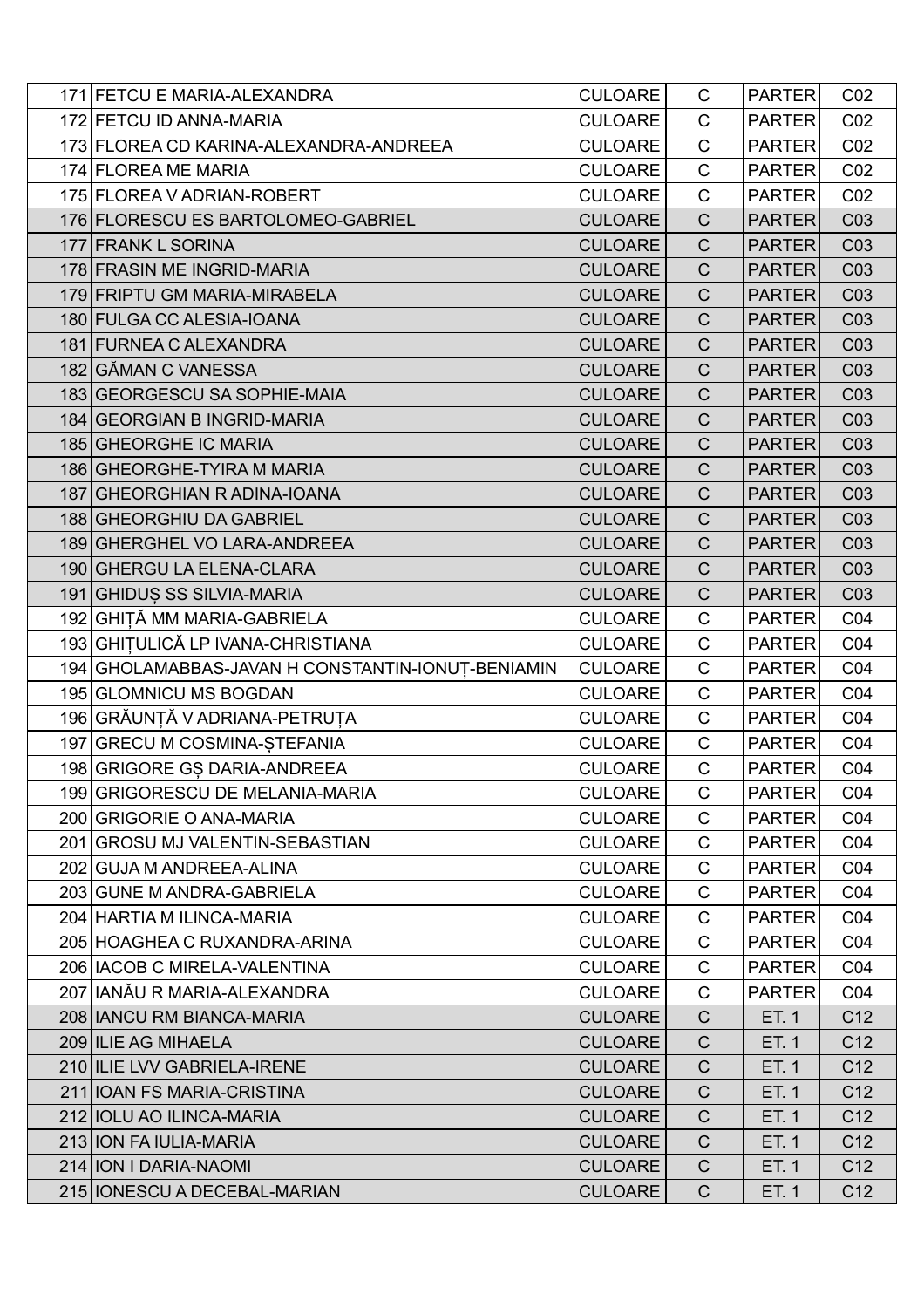| 216 IONESCU C DARIA                      | <b>CULOARE</b> | $\mathsf{C}$ | ET. 1 | C <sub>12</sub> |
|------------------------------------------|----------------|--------------|-------|-----------------|
| 217 IONESCU MD CARINA-FLORENTINA         | <b>CULOARE</b> | $\mathsf C$  | ET. 1 | C <sub>12</sub> |
| 218 IONIȚĂ P ANA-MARIA-VALENTINA         | <b>CULOARE</b> | $\mathsf C$  | ET. 1 | C <sub>12</sub> |
| 219 IOSEF MS IOANA-VALENTINA             | <b>CULOARE</b> | $\mathsf C$  | ET. 1 | C12             |
| 220   IRIMIA ID DAVID                    | <b>CULOARE</b> | $\mathsf{C}$ | ET. 1 | C <sub>12</sub> |
| 221 IUREA C MARA-ILINCA                  | <b>CULOARE</b> | $\mathsf{C}$ | ET. 1 | C12             |
| 222 IVAN BM ALEXANDRA-MIHAELA            | <b>CULOARE</b> | $\mathsf C$  | ET. 1 | C <sub>13</sub> |
| 223 IVAN BM BOGDAN-ANDREI                | <b>CULOARE</b> | $\mathsf C$  | ET. 1 | C <sub>13</sub> |
| 224 IVAN FM MIHAI-ROBERT                 | <b>CULOARE</b> | $\mathsf{C}$ | ET. 1 | C <sub>13</sub> |
| 225 IVAȘCU MR RUT                        | <b>CULOARE</b> | $\mathsf C$  | ET. 1 | C <sub>13</sub> |
| 226 JELES C ALESSIA-CRISTINA             | <b>CULOARE</b> | $\mathsf C$  | ET. 1 | C <sub>13</sub> |
| 227 JIANU-NEMȚEANU C ISABELL-MARIA       | <b>CULOARE</b> | $\mathsf C$  | ET. 1 | C <sub>13</sub> |
| 228 JUGĂNARU A LETIȚIA-CRISTINA          | <b>CULOARE</b> | $\mathsf C$  | ET. 1 | C <sub>13</sub> |
| 229 KAMNER R CRISTA-MARIA                | <b>CULOARE</b> | $\mathsf C$  | ET. 1 | C <sub>13</sub> |
| 230 KEYL-GAVRIS HOG BRIGITTE             | <b>CULOARE</b> | $\mathsf{C}$ | ET. 1 | C <sub>13</sub> |
| 231 KIRKPANTUR T SERRA                   | <b>CULOARE</b> | $\mathsf C$  | ET. 1 | C <sub>13</sub> |
| 232 LESY T MINH-ANDREI                   | <b>CULOARE</b> | $\mathsf C$  | ET. 1 | C <sub>13</sub> |
| 233 LIPAN DV FLAVIA-IULIA                | <b>CULOARE</b> | $\mathsf{C}$ | ET. 1 | C <sub>13</sub> |
| 234 LUDWIG Z DARIA-GABRIELA              | <b>CULOARE</b> | $\mathsf{C}$ | ET. 1 | C <sub>13</sub> |
| 235 LUNGU L ALINA-FLORENTINA             | <b>CULOARE</b> | $\mathsf C$  | ET. 1 | C <sub>13</sub> |
| 236 LUPSA LV VICTOR                      | <b>CULOARE</b> | $\mathsf{C}$ | ET. 1 | C <sub>13</sub> |
| 237 LUPSA OA LIA                         | <b>CULOARE</b> | $\mathsf{C}$ | ET. 1 | C14             |
| 238 MADAN T ARIANA-ISABELA               | <b>CULOARE</b> | $\mathsf{C}$ | ET. 1 | C <sub>14</sub> |
| 239 MADANI D MIHNEA-DARIUS               | <b>CULOARE</b> | $\mathsf C$  | ET. 1 | C14             |
| 240 MAGHRABI M DIANA                     | <b>CULOARE</b> | $\mathsf{C}$ | ET. 1 | C14             |
| 241 MANEA VI MARIA-DENISA                | <b>CULOARE</b> | $\mathsf C$  | ET. 1 | C14             |
| 242 MANOLE E ANA-MARIA-MONICA            | <b>CULOARE</b> | $\mathsf C$  | ET. 1 | C <sub>14</sub> |
| 243 MANOLE M DARIA-GABRIELA              | <b>CULOARE</b> | $\mathsf C$  | ET. 1 | C14             |
| 244 MANOLIU A RALUCA-IOANA               | <b>CULOARE</b> | C            | ET. 1 | C14             |
| 245 MARCU SR ANDREEA-ELENA               | <b>CULOARE</b> | $\mathsf{C}$ | ET. 1 | C14             |
| 246 MARICESCU AE IOANA-RALUCA            | <b>CULOARE</b> | $\mathsf{C}$ | ET. 1 | C14             |
| 247 MARIN PP LAURA-ANDREEA-DENISA        | <b>CULOARE</b> | $\mathsf{C}$ | ET. 1 | C <sub>14</sub> |
| 248 MARINCA SV SILVIA-ALEXANDRA          | <b>CULOARE</b> | $\mathsf{C}$ | ET. 1 | C14             |
| 249 MARINESCU C ADELA-DAFNE              | <b>CULOARE</b> | $\mathsf{C}$ | ET. 1 | C14             |
| 250 MARINESCU LE GABRIEL                 | <b>CULOARE</b> | $\mathsf{C}$ | ET. 1 | C <sub>14</sub> |
| 251 MARINESCU LER CYNTHIA-THEODORA-MARIA | <b>CULOARE</b> | $\mathsf{C}$ | ET. 1 | C14             |
| 252 MATEI I SIMONA-IOANA                 | <b>CULOARE</b> | C            | ET. 2 | C <sub>22</sub> |
| 253 MĂCEACĂ SC SILVIA-ANAMARIA           | <b>CULOARE</b> | $\mathsf C$  | ET. 2 | C <sub>22</sub> |
| 254 MÂNZU VR ANDRA-GABRIELA              | <b>CULOARE</b> | $\mathsf C$  | ET. 2 | C <sub>22</sub> |
| 255 MERLUȘCĂ C IULIA-MAYA                | <b>CULOARE</b> | $\mathsf C$  | ET. 2 | C <sub>22</sub> |
| 256 MICU CG SONIA-MIHAELA                | <b>CULOARE</b> | C            | ET. 2 | C <sub>22</sub> |
| 257 MIHAI AN MARIA-THEODORA              | <b>CULOARE</b> | $\mathsf C$  | ET. 2 | C <sub>22</sub> |
| 258 MIHAI M ALEXANDRA                    | <b>CULOARE</b> | $\mathsf C$  | ET. 2 | C <sub>22</sub> |
| 259 MIHAIL A EVA                         | <b>CULOARE</b> | $\mathsf C$  | ET. 2 | C <sub>22</sub> |
| 260 MIHĂILĂ L IULIA-MARIA                | <b>CULOARE</b> | $\mathsf{C}$ | ET. 2 | C <sub>22</sub> |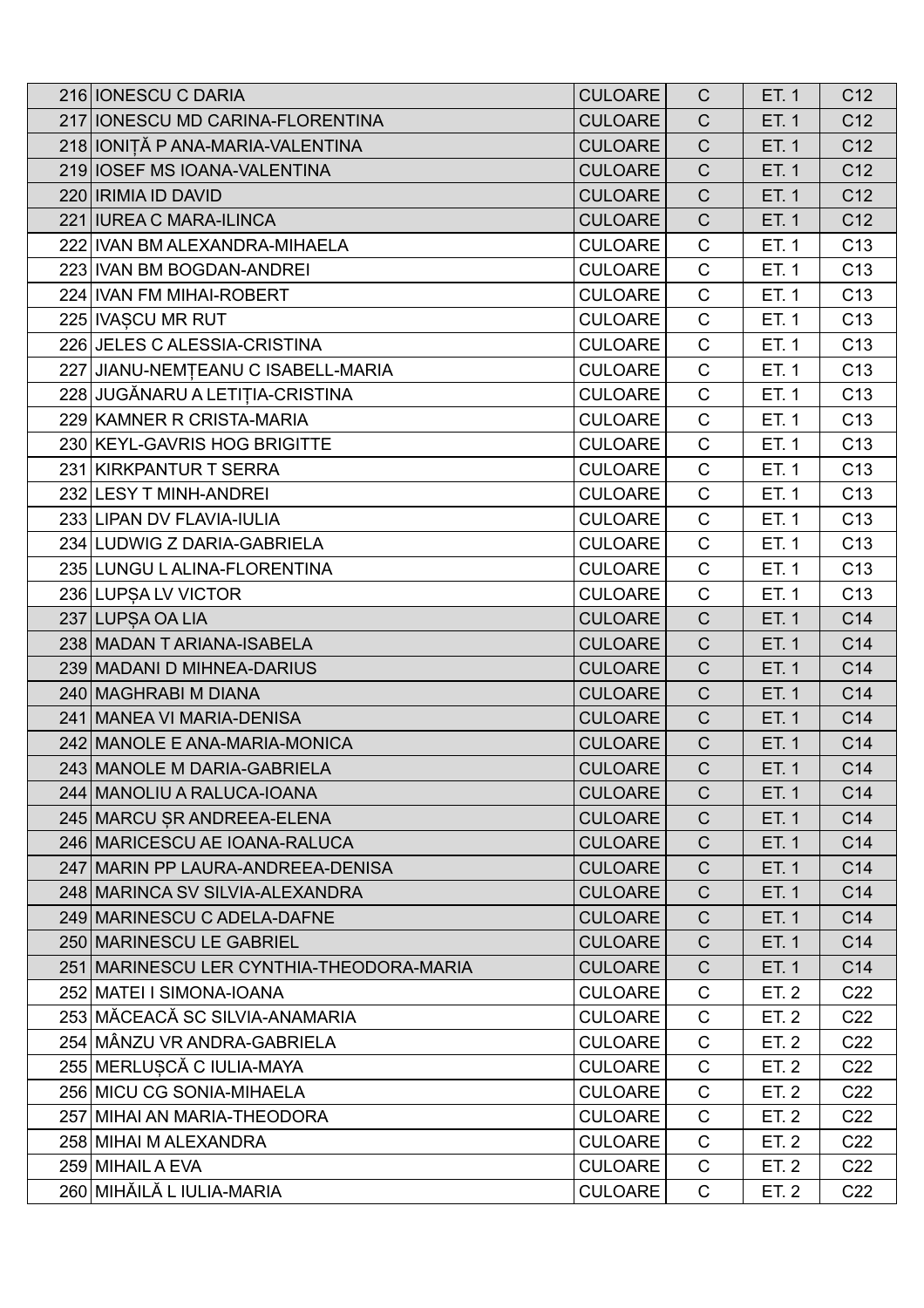| 261 MIJA CI ILINCA-MARIA            | <b>CULOARE</b> | C              | ET. 2        | C <sub>22</sub> |
|-------------------------------------|----------------|----------------|--------------|-----------------|
| 262 MILUTINOVICI SP CRISTINA        | <b>CULOARE</b> | $\mathsf{C}$   | ET. 2        | C <sub>22</sub> |
| 263 MINCULEASA CF GEANINA-ANA-MARIA | <b>CULOARE</b> | $\mathsf{C}$   | ET. 2        | C <sub>22</sub> |
| 264 MITROI C ERIC-ANDREI            | <b>CULOARE</b> | $\mathsf{C}$   | ET. 2        | C <sub>22</sub> |
| 265 MITCHEVICI DT ANDREEA-CAMELIA   | <b>CULOARE</b> | $\mathsf{C}$   | ET. 2        | C <sub>22</sub> |
| 266 MITOI I IOSIF-IULIAN            | <b>CULOARE</b> | $\mathsf{C}$   | ET. 2        | C <sub>22</sub> |
| 267 MÎNDREANU MG ALEXANDRA-MARIA    | <b>CULOARE</b> | $\mathsf C$    | ET. 2        | C <sub>22</sub> |
| 268 MÎNDROC DA SONIA-MIHAELA        | <b>CULOARE</b> | $\mathsf C$    | ET. 2        | C <sub>23</sub> |
| 269 MOGA P AMALIA-STEFANIA          | <b>CULOARE</b> | $\mathsf C$    | <b>ET. 2</b> | C <sub>23</sub> |
| 270 MOISE MC ALEXIA-ANDREEA         | <b>CULOARE</b> | $\mathsf C$    | ET. 2        | C <sub>23</sub> |
| 271 MOISEI BA BIANCA-SANDRA         | <b>CULOARE</b> | $\overline{C}$ | <b>ET. 2</b> | C <sub>23</sub> |
| 272 MOKRECH M SARA-ALEXANDRA        | <b>CULOARE</b> | $\mathsf C$    | <b>ET. 2</b> | C <sub>23</sub> |
| 273 MOLDOVAN SM MAIA                | <b>CULOARE</b> | $\mathsf C$    | ET. 2        | C <sub>23</sub> |
| 274 MOLDOVEANU M BIANCA-MIHAELA     | <b>CULOARE</b> | $\overline{C}$ | ET. 2        | C <sub>23</sub> |
| 275 MOLDOVEANU M MARIA-CRISTIANA    | <b>CULOARE</b> | $\mathsf{C}$   | ET. 2        | C <sub>23</sub> |
| 276 MORARU S DAN                    | <b>CULOARE</b> | $\mathsf C$    | ET. 2        | C <sub>23</sub> |
| 277 MUNTEANU RM MARIA-TEODORA       | <b>CULOARE</b> | $\overline{C}$ | ET. 2        | C <sub>23</sub> |
| 278 MURESAN CA DORIN-ALEXANDRU      | <b>CULOARE</b> | $\mathsf{C}$   | ET. 2        | C <sub>23</sub> |
| 279 MUȘAT I CĂLIN-RADU              | <b>CULOARE</b> | $\mathsf C$    | ET. 2        | C <sub>23</sub> |
| 280 MUSAT M IOAN-MARIUS             | <b>CULOARE</b> | $\mathsf C$    | ET. 2        | C <sub>23</sub> |
| 281 MUŞAT VŞ TEODORA-MARIA          | <b>CULOARE</b> | $\mathsf{C}$   | ET. 2        | C <sub>23</sub> |
| 282 NAGY G CLAUDIA-GABRIELA         | <b>CULOARE</b> | $\mathsf C$    | ET. 2        | C <sub>23</sub> |
| 283 NANCU NG NICOLETA-CLAUDIA       | <b>CULOARE</b> | $\overline{C}$ | <b>ET. 2</b> | C <sub>23</sub> |
| 284 NANU N ERIKA-MARIA              | <b>CULOARE</b> | $\mathsf C$    | ET. 2        | C <sub>23</sub> |
| 285 NEACSU OF ELISA-MICHAELA        | <b>CULOARE</b> | $\mathsf C$    | ET. 2        | C <sub>24</sub> |
| 286 NECULAI M ANA                   | <b>CULOARE</b> | $\mathsf{C}$   | ET. 2        | C <sub>24</sub> |
| 287 NEDEA IC ARINA-IOANA            | <b>CULOARE</b> | $\mathsf{C}$   | ET. 2        | C <sub>24</sub> |
| 288 NEDELCU D EUGENIA               | <b>CULOARE</b> | $\mathsf{C}$   | ET. 2        | C <sub>24</sub> |
| 289 NEDELCU F LUCA-CONSTANTIN       | <b>CULOARE</b> | C              | ET. 2        | C <sub>24</sub> |
| 290 NEDELEA A ALEXIA                | <b>CULOARE</b> | $\mathsf{C}$   | ET. 2        | C <sub>24</sub> |
| 291 NEGARĂ D VANDA-SOFIA            | <b>CULOARE</b> | $\mathsf C$    | ET. 2        | C <sub>24</sub> |
| 292 NEGHINĂ LF ROXANA               | <b>CULOARE</b> | C              | ET. 2        | C <sub>24</sub> |
| 293 NEGOIȚĂ ME ANA-THEODORA         | <b>CULOARE</b> | $\mathsf{C}$   | ET. 2        | C <sub>24</sub> |
| 294 NICODIM A LORENA                | <b>CULOARE</b> | $\mathsf C$    | ET. 2        | C <sub>24</sub> |
| 295 NICOLAE FG BRIANA-IOANA         | <b>CULOARE</b> | C              | ET. 2        | C <sub>24</sub> |
| 296 NICOLAE I BEATRICE-ELENA        | <b>CULOARE</b> | $\mathsf{C}$   | ET. 2        | C <sub>24</sub> |
| 297 NICOLAE M AURORA-TEODORA        | <b>CULOARE</b> | $\mathsf C$    | ET. 2        | C <sub>24</sub> |
| 298 NICOLAESCU EA ELENA-ANA-MARIA   | <b>CULOARE</b> | C              | ET. 2        | C <sub>24</sub> |
| 299 NIPOMICI G ERIKA-FRANCESCA      | <b>CULOARE</b> | $\mathsf{C}$   | ET. 2        | C <sub>24</sub> |
| 300 NIȚĂ AF MARIA-ANAIS             | <b>CULOARE</b> | $\mathsf{C}$   | ET. 2        | C <sub>24</sub> |
| 301 NIȚĂ IC ANA-RALUCA              | <b>CULOARE</b> | D              | ET. 1        | D <sub>12</sub> |
| 302 NITESCU FR EVA-MARIA            | <b>CULOARE</b> | D              | ET. 1        | D <sub>12</sub> |
| 303 NITESCU MG CORINA-TEODORA       | <b>CULOARE</b> | D              | ET. 1        | D <sub>12</sub> |
| 304 OPREA M ANA                     | <b>CULOARE</b> | D              | ET. 1        | D <sub>12</sub> |
| 305 OPREA M MARIA-IZABELA           | <b>CULOARE</b> | D              | ET. 1        | D <sub>12</sub> |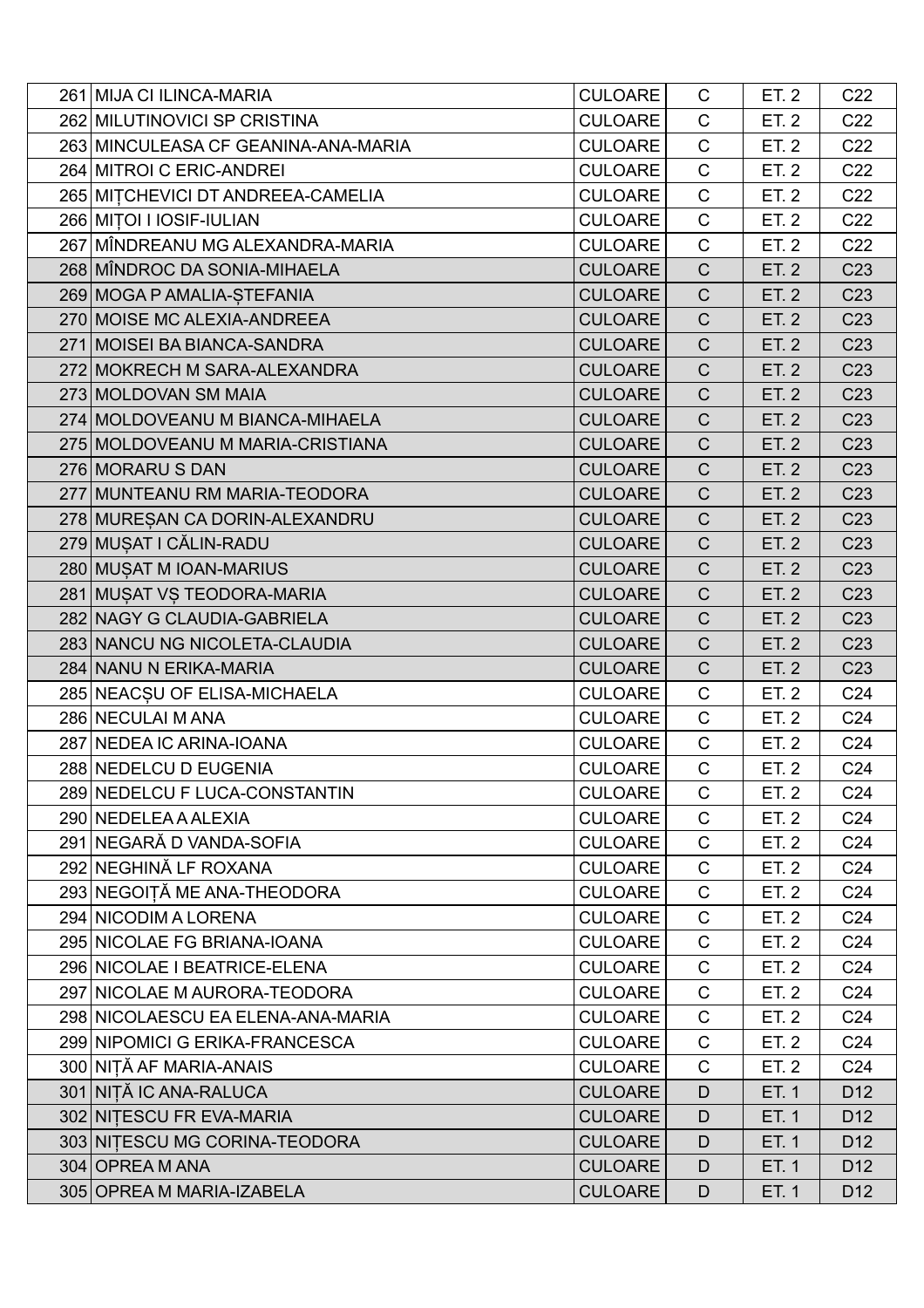| 306 OPREAN GL IULIA-ALEXIA-ELENA      | <b>CULOARE</b> | D            | ET. 1 | D <sub>12</sub> |
|---------------------------------------|----------------|--------------|-------|-----------------|
| 307 OPRINA VV ILINCA                  | <b>CULOARE</b> | D            | ET. 1 | D <sub>12</sub> |
| 308 ORTAN M MARA-STEFANIA             | <b>CULOARE</b> | D            | ET. 1 | D <sub>12</sub> |
| 309 OVEDENIE ML SABINA-CRISTINA       | <b>CULOARE</b> | D            | ET. 1 | D <sub>12</sub> |
| 310 PAL RS LUCIA-ANAMARIA-IULIA       | <b>CULOARE</b> | D            | ET. 1 | D <sub>12</sub> |
| 311 PANAITE CI SERAFIM                | <b>CULOARE</b> | D            | ET. 1 | D <sub>12</sub> |
| 312 PARICI FV IASMIN-MARIE-ANNE       | <b>CULOARE</b> | D            | ET. 1 | D <sub>12</sub> |
| 313 PASCU M DANIEL-STEFAN-JUSTINIAN   | <b>CULOARE</b> | D            | ET. 1 | D <sub>12</sub> |
| 314 PASCU MC ANA-MARIA-GABRIELA       | <b>CULOARE</b> | $\mathsf{D}$ | ET. 1 | D <sub>12</sub> |
| 315 PAVELESCU VI IOANA-JACQUELINE     | <b>CULOARE</b> | D            | ET. 1 | D <sub>12</sub> |
| 316 PĂIȘ N ALEXANDRA-IOANA            | <b>CULOARE</b> | D            | ET. 1 | D <sub>12</sub> |
| 317 PĂTRU NG JADE-IOANA               | <b>CULOARE</b> | D            | ET. 1 | D <sub>12</sub> |
| 318 PÂRVAN MD AMALIA-DANIELA          | <b>CULOARE</b> | D            | ET. 1 | D <sub>12</sub> |
| 319 PÂȘLEA S BEATRICE                 | <b>CULOARE</b> | D            | ET. 1 | D <sub>13</sub> |
| 320 PESCARU D BEATRICE-GEORGIANA      | <b>CULOARE</b> | D            | ET. 1 | D <sub>13</sub> |
| 321 PETIAN IM ANTONIA-ROBERTA         | <b>CULOARE</b> | D            | ET. 1 | D <sub>13</sub> |
| 322 PETRE I CĂTĂLINA-ANDREEA          | <b>CULOARE</b> | D            | ET. 1 | D <sub>13</sub> |
| 323 PETRE RPE ANDREEA                 | <b>CULOARE</b> | D            | ET. 1 | D <sub>13</sub> |
| 324 PETREA EC ANCA-GEORGIANA          | <b>CULOARE</b> | D            | ET. 1 | D <sub>13</sub> |
| 325 PINTILEI C ANCA-ISABELA           | <b>CULOARE</b> | D            | ET. 1 | D <sub>13</sub> |
| 326 PIPOS F DARIA-MARIA               | <b>CULOARE</b> | D            | ET. 1 | D <sub>13</sub> |
| 327 PÎRLOGEA N SIMON-AUGUSTIN         | <b>CULOARE</b> | D            | ET. 1 | D <sub>13</sub> |
| 328 PÎRVAN C MARIA-TEODORA            | <b>CULOARE</b> | D            | ET. 1 | D <sub>13</sub> |
| 329 PÎRVESCU TC ALEXIA-GABRIELA       | <b>CULOARE</b> | D            | ET. 1 | D <sub>13</sub> |
| 330 PÎRVU LN TANIA                    | <b>CULOARE</b> | D            | ET. 1 | D <sub>13</sub> |
| 331 PLEAVIN AS JESSICA-JANET-PETRA    | <b>CULOARE</b> | D            | ET. 1 | D <sub>13</sub> |
| 332 PLOSCARU I ALEXANDRA-ELENA-SAFINA | <b>CULOARE</b> | D            | ET. 1 | D <sub>13</sub> |
| 333 PONOVESCU E BRIANA                | <b>CULOARE</b> | D            | ET. 1 | D <sub>13</sub> |
| 334 POPESCU AC INIA-MIRUNA            | <b>CULOARE</b> | D            | ET. 1 | D <sub>13</sub> |
| 335 POPESCU O ANTONIA                 | <b>CULOARE</b> | D            | ET. 1 | D <sub>13</sub> |
| 336 POPESCU RG MIRUNA-IOANA           | <b>CULOARE</b> | D            | ET. 1 | D <sub>13</sub> |
| 337 POPESCU TP ANIA-MARIA-GABRIELA    | <b>CULOARE</b> | D            | ET. 1 | D <sub>13</sub> |
| 338 POPESCU VG VICTOR-BOGDAN          | <b>CULOARE</b> | D            | ET. 1 | D <sub>13</sub> |
| 339 POPLEACĂ VR ADINA-IOANA           | <b>CULOARE</b> | D            | ET. 1 | D <sub>14</sub> |
| 340 POPOVICI IR GEORGIANA-ANA-MARIA   | <b>CULOARE</b> | D            | ET. 1 | D <sub>14</sub> |
| 341 POROJAN GR IOANA-ALEXANDRA        | <b>CULOARE</b> | D            | ET. 1 | D <sub>14</sub> |
| 342 POSEA B CARMEN-ALINA              | <b>CULOARE</b> | D            | ET. 1 | D <sub>14</sub> |
| 343 POTECĂ TD SORIN-TEODOR            | <b>CULOARE</b> | D            | ET. 1 | D <sub>14</sub> |
| 344 PREDA I MARIA-ISABELA             | <b>CULOARE</b> | D            | ET. 1 | D <sub>14</sub> |
| 345 PREDETEANU A ANA-MARIA            | <b>CULOARE</b> | D            | ET. 1 | D <sub>14</sub> |
| 346 PRICOPCIUC AG MARIA-ANASTASIA     | <b>CULOARE</b> | D            | ET. 1 | D <sub>14</sub> |
| 347 PUPĂZAN CL DARIA-MARIA            | <b>CULOARE</b> | D            | ET. 1 | D <sub>14</sub> |
| 348 RADU N ADRIANA-IOANA              | <b>CULOARE</b> | D            | ET. 1 | D <sub>14</sub> |
| 349 RĂDUCAN GO ANDREEA-MARIA          | <b>CULOARE</b> | D            | ET. 1 | D <sub>14</sub> |
| 350 RĂDUCANU CM ELISZABETA-ȘTEFANIA   | <b>CULOARE</b> | D            | ET. 1 | D <sub>14</sub> |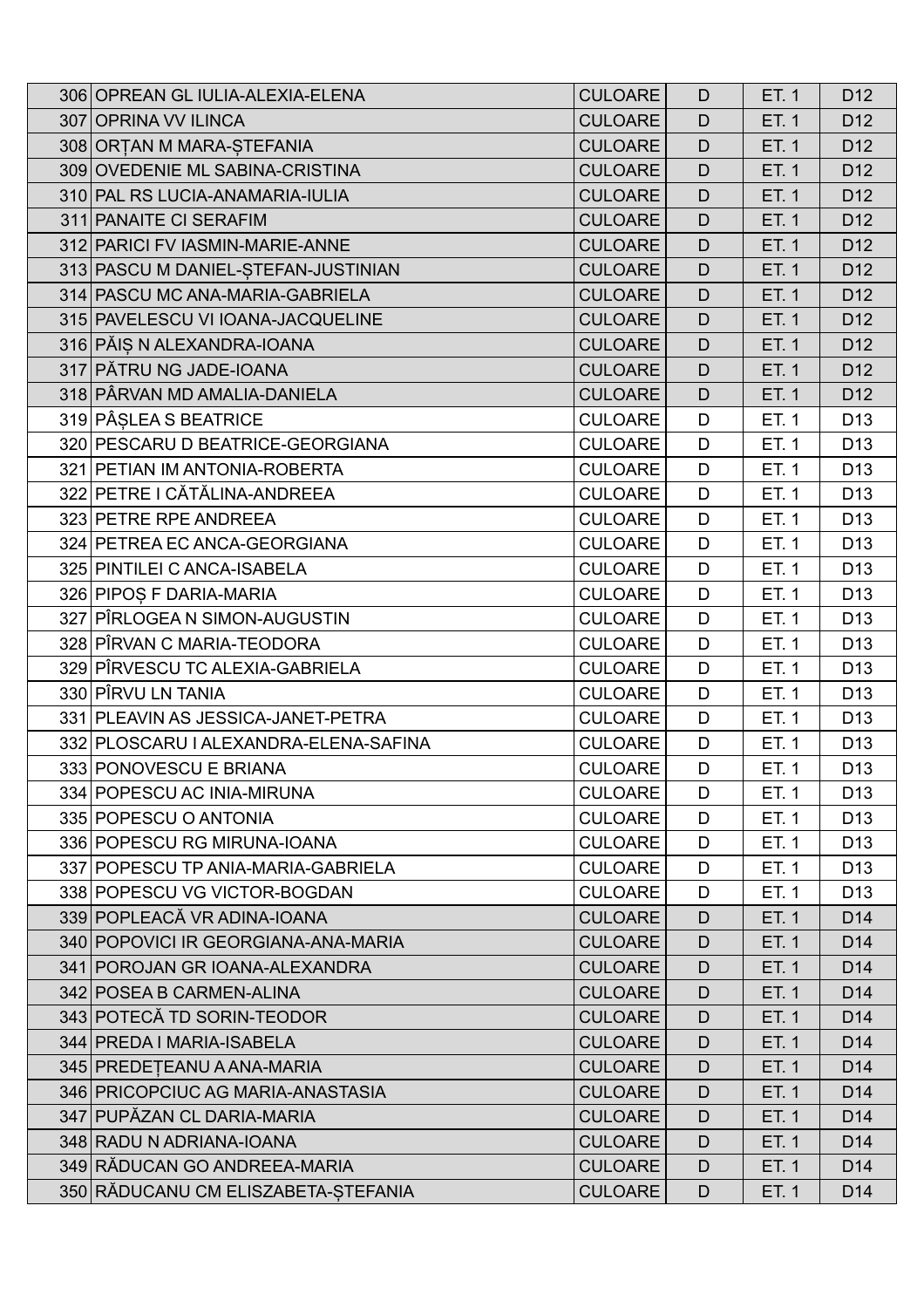| 351 RĂDUCANU SV SARAH-GABRIELA              | <b>CULOARE</b> | D            | ET. 1 | D <sub>14</sub> |
|---------------------------------------------|----------------|--------------|-------|-----------------|
| 352 RĂDUȚĂ IG ELIZA-MARIA                   | <b>CULOARE</b> | D            | ET. 1 | D <sub>14</sub> |
| 353 RĂDUȚĂ T RAREȘ-ȘTEFAN                   | <b>CULOARE</b> | $\mathsf{D}$ | ET. 1 | D <sub>14</sub> |
| 354 RĂGUȘITU D EVA-ADRIANA                  | <b>CULOARE</b> | D            | ET. 1 | D <sub>14</sub> |
| 355 RETI M PETRA-ECATERINA                  | <b>CULOARE</b> | D            | ET. 1 | D <sub>14</sub> |
| 356 RISTIA S ANA                            | <b>CULOARE</b> | D            | ET. 1 | D <sub>14</sub> |
| 357 ROMAN ȘA ILINCA                         | <b>CULOARE</b> | D            | ET. 1 | D <sub>14</sub> |
| 358 ROSENFELD A TAL                         | <b>CULOARE</b> | D            | ET. 1 | D <sub>14</sub> |
| 359 ROȘU C MARIA-CAMELIA                    | <b>CULOARE</b> | D            | ET. 2 | D <sub>22</sub> |
| 360 ROSU PV MARIA-ALEXANDRA                 | <b>CULOARE</b> | D            | ET. 2 | D <sub>22</sub> |
| 361 ROTARI I LILIANA                        | <b>CULOARE</b> | D            | ET. 2 | D <sub>22</sub> |
| 362 RUJANCU G MARIA-BIANCA                  | <b>CULOARE</b> | D            | ET. 2 | D <sub>22</sub> |
| 363 RUNCEANU A ADRIANA-MARIA                | <b>CULOARE</b> | D            | ET. 2 | D <sub>22</sub> |
| 364 SAILĂ PF EVA-ANDREEA                    | <b>CULOARE</b> | D            | ET. 2 | D <sub>22</sub> |
| 365 SANDU S JACHLINE-ALEXANDRA              | <b>CULOARE</b> | D            | ET. 2 | D <sub>22</sub> |
| 366 SAS AD MARIA-ANTONIA                    | <b>CULOARE</b> | D            | ET. 2 | D <sub>22</sub> |
| 367 SAVU I TIANA-ALICE                      | <b>CULOARE</b> | D            | ET. 2 | D <sub>22</sub> |
| 368 SAVU V ANDREEA-VICTORIA                 | <b>CULOARE</b> | D            | ET. 2 | D <sub>22</sub> |
| 369 SBOIU P BIANCA-ELENA                    | <b>CULOARE</b> | D            | ET. 2 | D <sub>22</sub> |
| 370 SCUTARU ȘD ALEXANDRA-MARIA              | <b>CULOARE</b> | D            | ET. 2 | D <sub>22</sub> |
| 371 SEREA-POPLINGHER FF SARAH-ANOUCK        | <b>CULOARE</b> | D            | ET. 2 | D <sub>22</sub> |
| 372 SIMION II NICOLA-ANDREEA                | <b>CULOARE</b> | D            | ET. 2 | D <sub>22</sub> |
| 373 SÎNGIORZAN P ANISIA-BIANCA              | <b>CULOARE</b> | D            | ET. 2 | D <sub>22</sub> |
| 374 SORA V ALINA-MIHAELA                    | <b>CULOARE</b> | D            | ET. 2 | D <sub>22</sub> |
| 375 SOUCUP CC COSMINA-MARIA                 | <b>CULOARE</b> | D            | ET. 2 | D <sub>22</sub> |
| 376 SPORIS IO MARA-IOANA                    | <b>CULOARE</b> | D            | ET. 2 | D <sub>22</sub> |
| 377 STAN DV MARIA-SARA                      | <b>CULOARE</b> | D            | ET. 2 | D <sub>22</sub> |
| 378 STAN LA ANDREEA-DIANA                   | <b>CULOARE</b> | D            | ET. 2 | D <sub>22</sub> |
| 379 STAN MM IOANA-CRISTINA                  | <b>CULOARE</b> | D            | ET. 2 | D <sub>23</sub> |
| 380 STAN MR DARIA-MARIA                     | <b>CULOARE</b> | D            | ET. 2 | D <sub>23</sub> |
| 381 STANCIU VM IRIS-IOANA                   | <b>CULOARE</b> | D            | ET. 2 | D <sub>23</sub> |
| 382 STANCU F DARIA-IOANA                    | <b>CULOARE</b> | D            | ET. 2 | D <sub>23</sub> |
| 383 STĂNCULEȚA MARIA                        | <b>CULOARE</b> | D            | ET. 2 | D <sub>23</sub> |
| 384 STOG-GALBEN V LAURA-MARIA               | <b>CULOARE</b> | D            | ET. 2 | D <sub>23</sub> |
| 385 STOIAN V ANDREI-MARIO                   | <b>CULOARE</b> | D            | ET. 2 | D <sub>23</sub> |
| 386 STOICA M GIULIA                         | <b>CULOARE</b> | D            | ET. 2 | D <sub>23</sub> |
| 387 STROE EC ALESSIA                        | <b>CULOARE</b> | D            | ET. 2 | D <sub>23</sub> |
| 388 STROE RM ROBERT-CRISTIAN-ANDREI         | <b>CULOARE</b> | D            | ET. 2 | D <sub>23</sub> |
| 389 SERBAN CA MARA                          | <b>CULOARE</b> | D            | ET. 2 | D <sub>23</sub> |
| 390 SERBAN D ANTONIA-MARIA                  | <b>CULOARE</b> | D            | ET. 2 | D <sub>23</sub> |
| 391 SERBAN M ALEXANDRA                      | <b>CULOARE</b> | D            | ET. 2 | D <sub>23</sub> |
| 392 SERBAN M ANTONIA-BIANCA                 | <b>CULOARE</b> | D            | ET. 2 | D <sub>23</sub> |
| 393 SOLDEA M ALINA-GABRIELA                 | <b>CULOARE</b> | D            | ET. 2 | D <sub>23</sub> |
| 394 STEFAN EV CĂTĂLIN-ANTONIO               | <b>CULOARE</b> | D            | ET. 2 | D <sub>23</sub> |
| 395 STEFAN-OLTENICEANU E GABRIELA-ALEXANDRA | <b>CULOARE</b> | D            | ET. 2 | D <sub>23</sub> |